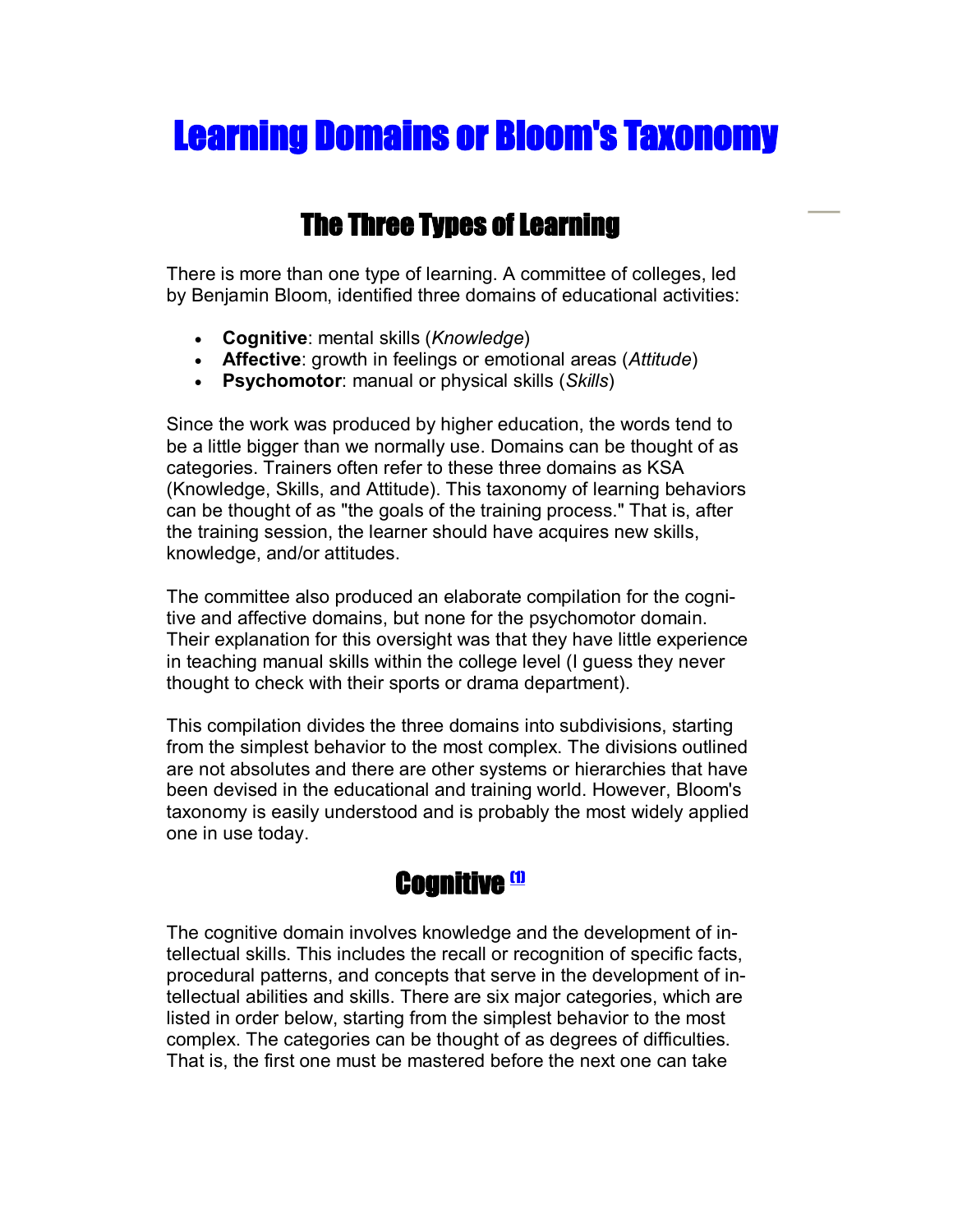| <b>Category</b>                                                                                                                                                                            | <b>Example and Key Words</b>                                                                                                                                                                                            |
|--------------------------------------------------------------------------------------------------------------------------------------------------------------------------------------------|-------------------------------------------------------------------------------------------------------------------------------------------------------------------------------------------------------------------------|
| Knowledge: Recall data or informa-<br>tion.                                                                                                                                                | <b>Examples:</b> Recite a policy. Quote prices from memory to a cu<br>tomer. Knows the safety rules.                                                                                                                    |
|                                                                                                                                                                                            | Key Words: defines, describes, identifies, knows, labels, lists,<br>matches, names, outlines, recalls, recognizes, reproduces, selection<br>states.                                                                     |
| <b>Comprehension: Understand the</b><br>meaning, translation, interpolation,<br>and interpretation of instructions and<br>problems. State a problem in one's<br>own words.                 | <b>Examples:</b> Rewrites the principles of test writing. Explain in d<br>own words the steps for performing a complex task. Translates<br>equation into a computer spreadsheet.                                        |
|                                                                                                                                                                                            | Key Words: comprehends, converts, defends, distinguishes, e<br>mates, explains, extends, generalizes, gives Examples, infers,<br>terprets, paraphrases, predicts, rewrites, summarizes, translates                      |
| <b>Application:</b> Use a concept in a new<br>situation or unprompted use of an ab-<br>straction. Applies what was learned in<br>the classroom into novel situations in<br>the work place. | <b>Examples:</b> Use a manual to calculate an employee is vacation<br>Apply laws of statistics to evaluate the reliability of a written t                                                                               |
|                                                                                                                                                                                            | Key Words: applies, changes, computes, constructs, demonstr<br>discovers, manipulates, modifies, operates, predicts, prepares,<br>duces, relates, shows, solves, uses.                                                  |
| <b>Analysis:</b> Separates material or con-<br>cepts into component parts so that its<br>organizational structure may be un-<br>derstood. Distinguishes between facts<br>and inferences.   | <b>Examples:</b> Troubleshoot a piece of equipment by using logica<br>duction. Recognize logical fallacies in reasoning. Gathers info<br>tion from a department and selects the required tasks for training             |
|                                                                                                                                                                                            | Key Words: analyzes, breaks down, compares, con-<br>trasts, diagrams, deconstructs, differentiates, discriminates, dis<br>guishes, identifies, illustrates, infers, outlines, relates, selects,<br>rates.               |
| <b>Synthesis:</b> Builds a structure or pat-<br>tern from diverse elements. Put parts<br>together to form a whole, with empha-<br>sis on creating a new meaning or<br>structure.           | <b>Examples:</b> Write a company operations or process manual. De<br>a machine to perform a specific task. Integrates training from s<br>eral sources to solve a problem. Revises and process to improv<br>the outcome. |
|                                                                                                                                                                                            | Key Words: categorizes, combines, compiles, composes, crea<br>devises, designs, explains, generates, modifies, organizes, plan                                                                                          |

rearranges, reconstructs, relates, reorganizes, revises, rewrites,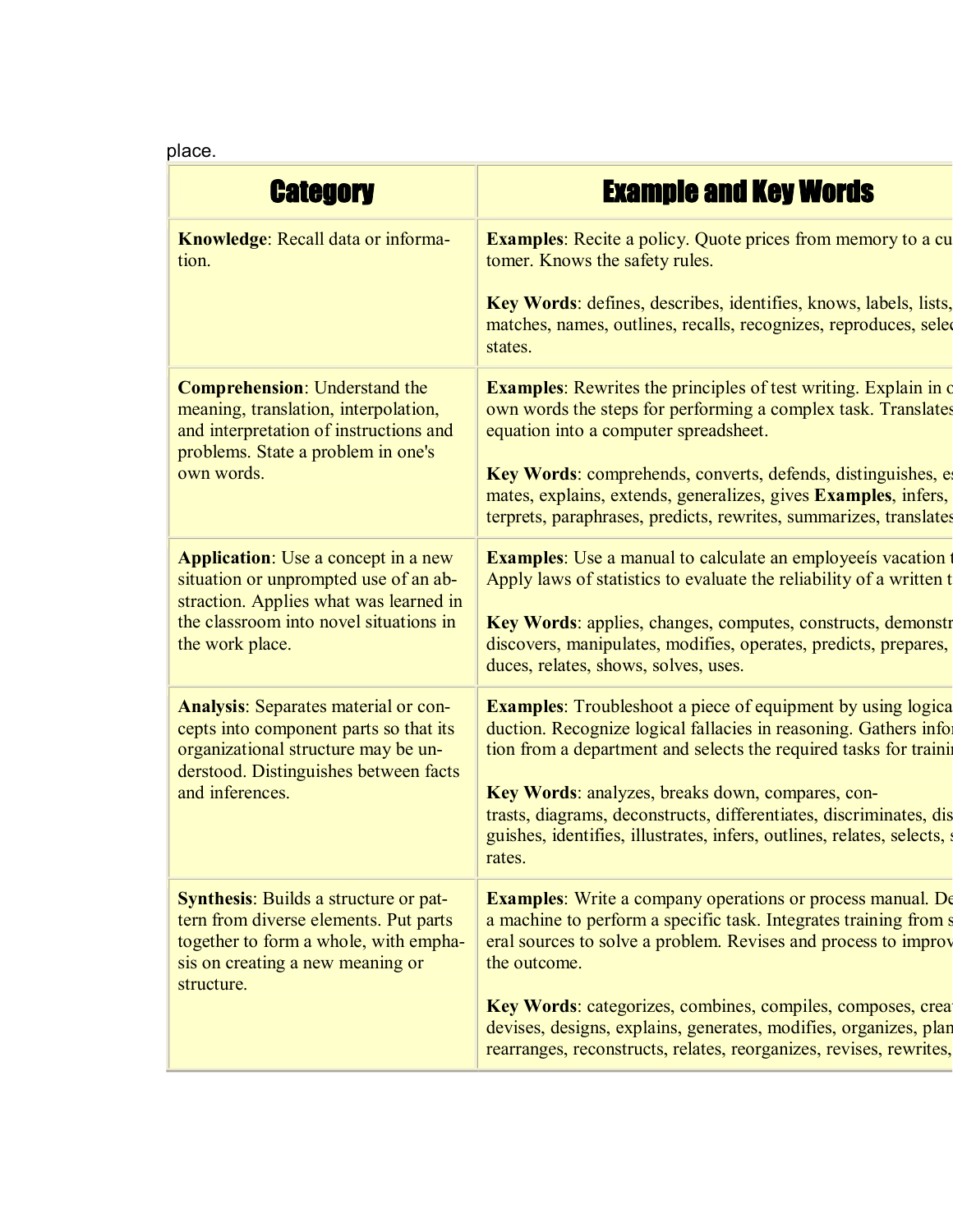|                                                                             | summarizes, tells, writes.                                                                                                                                                                   |
|-----------------------------------------------------------------------------|----------------------------------------------------------------------------------------------------------------------------------------------------------------------------------------------|
| <b>Evaluation:</b> Make judgments about<br>the value of ideas or materials. | <b>Examples:</b> Select the most effective solution. Hire the most qu<br>fied candidate. Explain and justify a new budget.                                                                   |
|                                                                             | Key Words: appraises, compares, concludes, contrasts, criticiz<br>critiques, defends, describes, discriminates, evaluates, explains<br>interprets, justifies, relates, summarizes, supports. |

# **Affective <sup>(2)</sup>**

This domain includes the manner in which we deal with things emotionally, such as feelings, values, appreciation, enthusiasms, motivations, and attitudes. The five major categories listed the simplest be havior to the most complex:

# Category Example and Key Words

| <b>Receiving Phenomena: Awareness,</b><br>willingness to hear, selected attention.                                                                                                                                                                                                                                                                                 | <b>Examples:</b> Listen to others with respect. Listen for and remem<br>the name of newly introduced people.                                                                                                                                                                                                                                                                                                                                                                                                     |
|--------------------------------------------------------------------------------------------------------------------------------------------------------------------------------------------------------------------------------------------------------------------------------------------------------------------------------------------------------------------|------------------------------------------------------------------------------------------------------------------------------------------------------------------------------------------------------------------------------------------------------------------------------------------------------------------------------------------------------------------------------------------------------------------------------------------------------------------------------------------------------------------|
|                                                                                                                                                                                                                                                                                                                                                                    | Key Words: asks, chooses, describes, follows, gives, holds, id<br>fies, locates, names, points to, selects, sits, erects, replies, uses                                                                                                                                                                                                                                                                                                                                                                          |
| <b>Responding to Phenomena: Active</b><br>participation on the part of the learn-<br>ers. Attends and reacts to a particular<br>phenomenon. Learning outcomes<br>may emphasize compliance in re-<br>sponding, willingness to respond, or<br>satisfaction in responding (motiva-<br>tion).                                                                          | <b>Examples:</b> Participates in class discussions. Gives a presenta<br>Questions new ideals, concepts, models, etc. in order to fully u<br>derstand them. Know the safety rules and practices them.<br>Key Words: answers, assists, aids, complies, conforms, discus<br>greets, helps, labels, performs, practices, presents, reads, recite<br>reports, selects, tells, writes.                                                                                                                                 |
| <b>Valuing:</b> The worth or value a person<br>attaches to a particular object, phe-<br>nomenon, or behavior. This ranges<br>from simple acceptance to the more<br>complex state of commit-<br>ment. Valuing is based on the inter-<br>nalization of a set of specified values,<br>while clues to these values are ex-<br>pressed in the learner is overt behavior | <b>Examples:</b> Demonstrates belief in the democratic process. Is<br>sitive towards individual and cultural differences (value divers<br>Shows the ability to solve problems. Proposes a plan to social<br>provement and follows through with commitment. Informs ma<br>agement on matters that one feels strongly about.<br>Key Words: completes, demonstrates, differentiates, explains,<br>lows, forms, initiates, invites, joins, justifies, proposes, reads, in<br>ports, selects, shares, studies, works. |
|                                                                                                                                                                                                                                                                                                                                                                    |                                                                                                                                                                                                                                                                                                                                                                                                                                                                                                                  |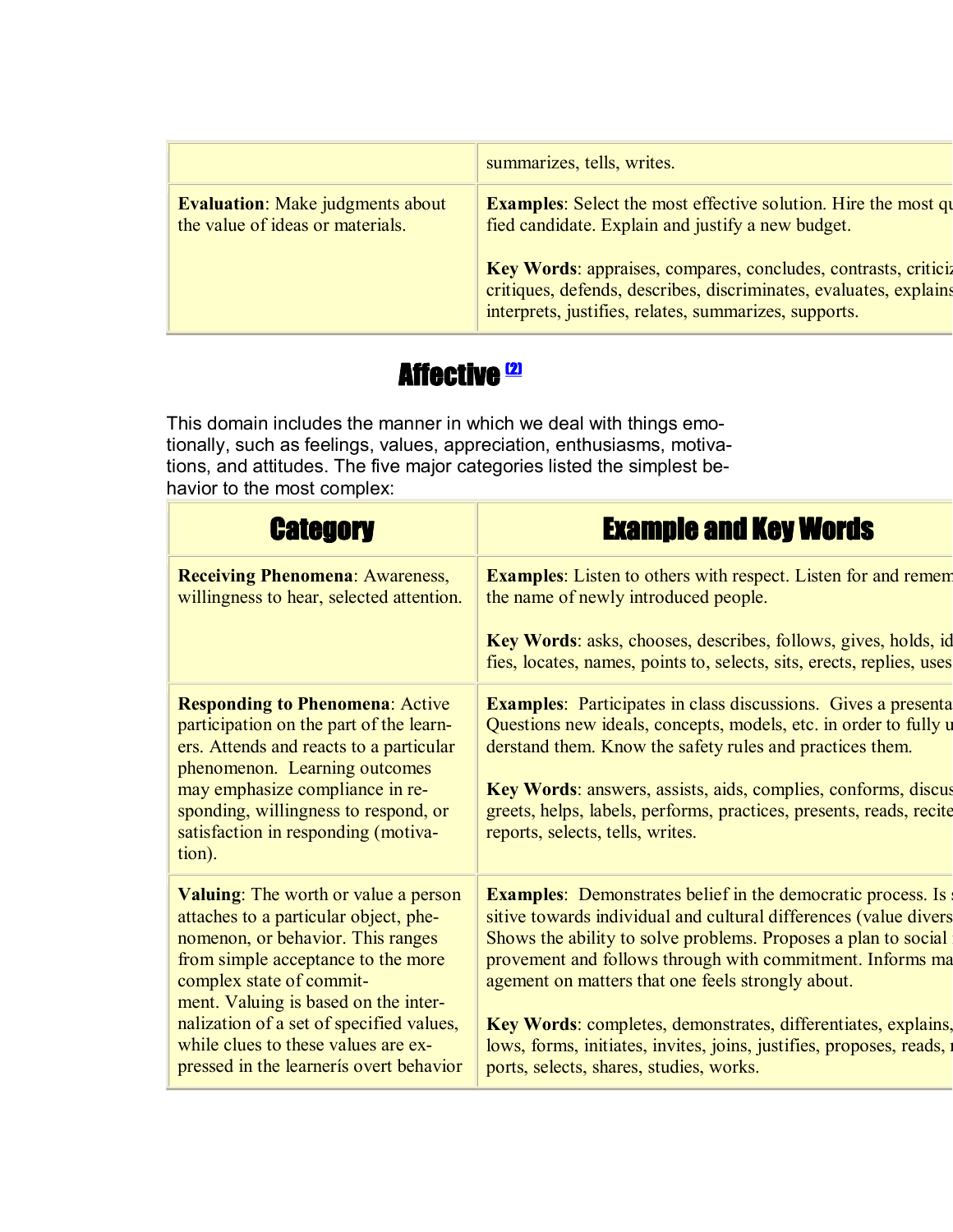#### and are often identifiable.

**Organization**: Organizes values into priorities by contrasting different val ues, resolving conflicts between them, and creating an unique value system. The emphasis is on comparing, relating, and synthesizing values.

**Internalizing values** (characterization): Has a value system that controls their behavior. The behavior is perva sive, consistent, predictable, and most importantly, characteristic of the learner. Instructional objectives are concerned with the student's general patterns of adjustment (personal, so cial, emotional).

**Examples:** Recognizes the need for balance between freedom responsible behavior. Accepts responsibility for oneís behavio Explains the role of systematic planning in solving problems. Accepts professional ethical standards. Creates a life pla harmony with abilities, interests, and beliefs. Prioritizes time effective tively to meet the needs of the organization, family, and self.

**Key Words**: adheres, alters, arranges, combines, compares, co pletes, defends, explains, formulates, generalizes, identifies, in grates, modifies, orders, organizes, prepares, relates, synthesizes.

**Examples:** Shows self-reliance when working independently. Cooperates in group activities (displays teamwork). Use objective approach in problem solving. Displays a professional commitment to ethical practice on a daily basis. Revises judgments and changes behavior in light of new evidence. Values per ple for what they are, not how they look.

**Key Words**: acts, discriminates, displays, influences, listens, modifies, performs, practices, proposes, qualifies, questions, re vises, serves, solves, verifies.

### **Psychomotor (3)**

The psychomotor domain includes physical movement, coordination, and use of the motor-skill areas. Development of these skills requires practice and is measured in terms of speed, precision, distance, procedures, or techniques in execution. The seven major categories listed the simplest behavior to the most complex:

**Perception**: The ability to use sensory cues to guide motor activity. This ranges from sensory stimulation, through cue selection, to translation.

# Category Example and Key Words

**Examples**: Detects non-verbal communication cues. Estimate where a ball will land after it is thrown and then moving to the rect location to catch the ball. Adjusts heat of stove to correct perature by smell and taste of food. Adjusts the height of the form on a forklift by comparing where the forks are in relation to the pallet.

**Key Words**: chooses, describes, detects, differentiates, distin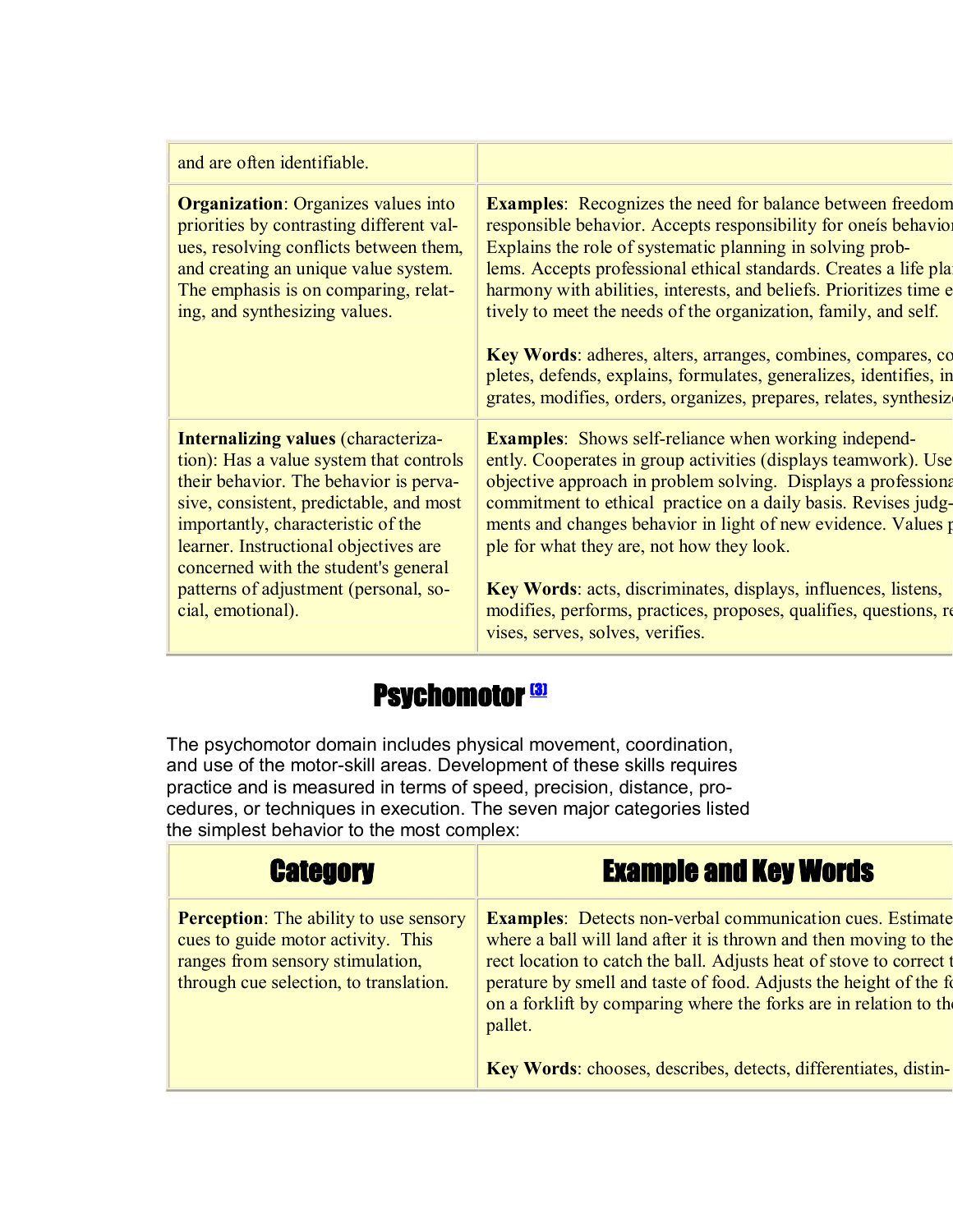**Set**: Readiness to act. It includes mental, physical, and emotional sets. These three sets are dispositions that predetermine a personís response to different situations (sometimes called mindsets).

**Guided Response**: The early stages in learning a complex skill that in cludes imitation and trial and error. Adequacy of performance is achieved by practicing.

**Mechanism**: This is the intermediate stage in learning a complex skill. Learned responses have become habitual and the movements can be performed with some confidence and proficiency.

**Complex Overt Response**: The skillful performance of motor acts that in volve complex movement pat terns. Proficiency is indicated by a quick, accurate, and highly coordi nated performance, requiring a mini mum of energy. This category in cludes performing without hesitation, and automatic performance. For ex ample, players are often utter sounds of satisfaction or expletives as soon as they hit a tennis ball or throw a football, because they can tell by the feel of the act what the result will produce.

**Adaptation**: Skills are well developed and the individual can modify move ment patterns to fit special requirements.

guishes, identifies, isolates, relates, selects.

**Examples:** Knows and acts upon a sequence of steps in a man facturing process. Recognize oneís abilities and limitations. S desire to learn a new process (motivation). NOTE: This subdiv sion of Psychomotor is closely related with the "Responding to phenomena" subdivision of the Affective domain.

Key Words: begins, displays, explains, moves, proceeds, reactionshows, states, volunteers.

**Examples**: Performs a mathematical equation as demonstrate Follows instructions to build a model. Responds hand-signals instructor while learning to operate a forklift.

**Key Words**: copies, traces, follows, react, reproduce, respond

**Examples**: Use a personal computer. Repair a leaking faucet. Drive a car.

**Key Words**: assembles, calibrates, constructs, dismantles, dis plays, fastens, fixes, grinds, heats, manipulates, measures, men mixes, organizes, sketches.

**Examples**: Maneuvers a car into a tight parallel parking spot. erates a computer quickly and accurately. Displays competence while playing the piano.

**Key Words**: assembles, builds, calibrates, constructs, dismant displays, fastens, fixes, grinds, heats, manipulates, measures, mends, mixes, organizes, sketches.

NOTE: The Key Words are the same as Mechanism, but will have adverbs or adjectives that indicate that the performance is quic better, more accurate, etc.

**Examples**: Responds effectively to unexpected experiences. Modifies instruction to meet the needs of the learners. Perform task with a machine that it was not originally intended to do (r chine is not damaged and there is no danger in performing the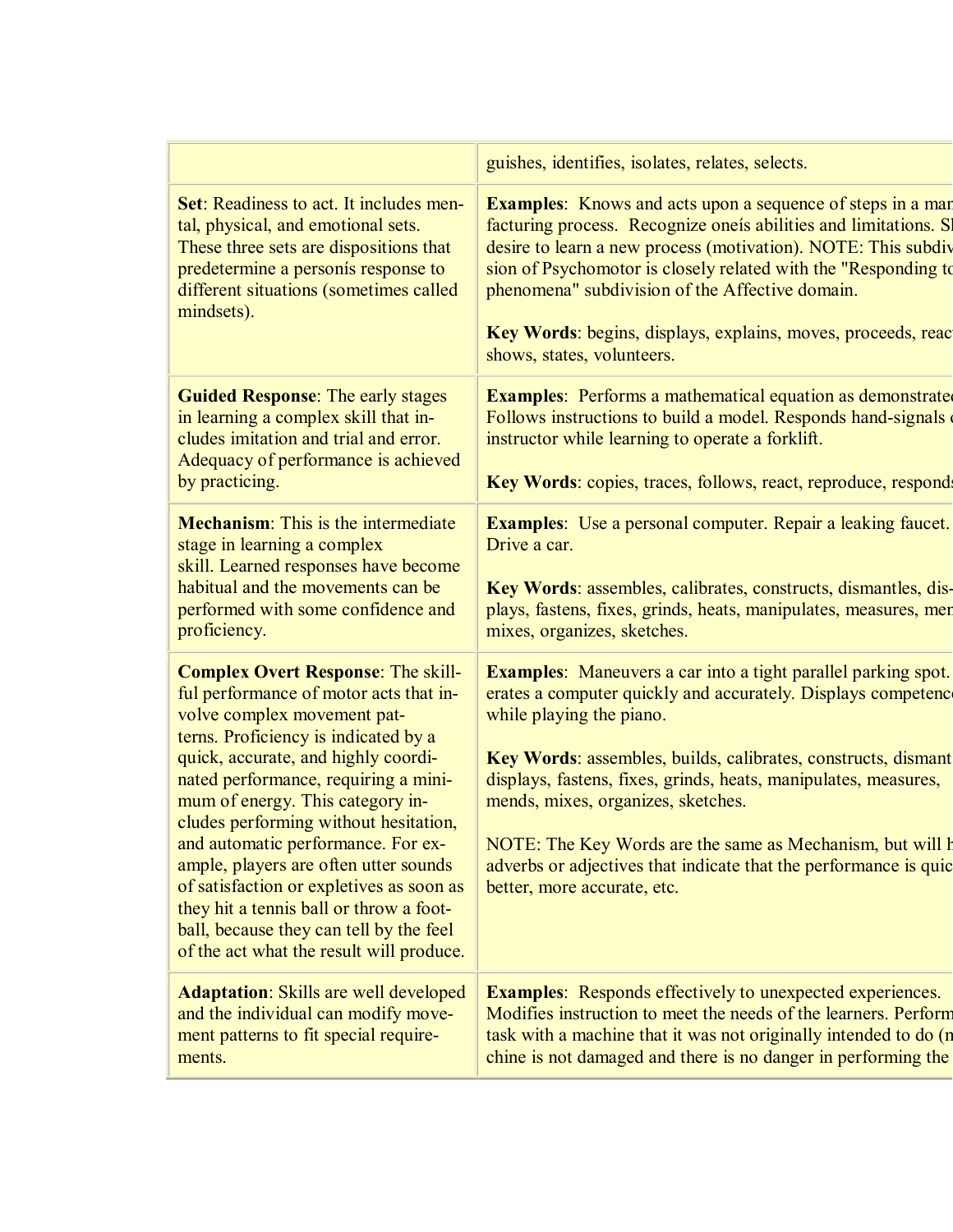|                                                                                                                               | task).                                                                                                                           |
|-------------------------------------------------------------------------------------------------------------------------------|----------------------------------------------------------------------------------------------------------------------------------|
|                                                                                                                               | Key Words: adapts, alters, changes, rearranges, reorganizes, r<br>vises, varies.                                                 |
| <b>Origination:</b> Creating new movement<br>patterns to fit a particular situation or<br>specific problem. Learning outcomes | <b>Examples:</b> Constructs a new theory. Develops a new and com<br>hensive training programming. Creates a new gymnastic routin |
| emphasize creativity based upon<br>highly developed skills.                                                                   | Key Words: arranges, builds, combines, composes, constructs<br>creates, designs, initiate, makes, originates.                    |

# Other Psychomotor Domains

As mentioned earlier, the committee did not produce a compilation for the psychomotor domain model, but others have. The one discussed above is by Simpson (1972). There are two other popular versions:

### Dave's<del><sup>g</sup>.</del>

- · **Imitation:** Observing and patterning behavior after someone else. Performance may be of low quality. Example: Copying a work of art.
- · **Manipulation:** Being able to perform certain actions by following instructions and practicing. Example: Creating work on one's own, after taking lessons, or reading about it.
- · **Precision:** Refining, becoming more exact. Few errors are apparent. Example: Working and reworking something, so it will be "just right."
- · **Articulation:** Coordinating a series of actions, achieving har mony and internal consistency. Example: Producing a video that involves music, drama, color, sound, etc.
- · **Naturalization:** Having high level performance become natural, without needing to think much about it. **Examples**: Michael Jor dan playing basketball, Nancy Lopez hitting a golf ball, etc.

#### Harrow's<mark>.5):</mark>

- Involuntary movement reaction
- Fundamental movements basic movements
- Perception response to stimuli
- Physical abilities stamina that must be developed for further development